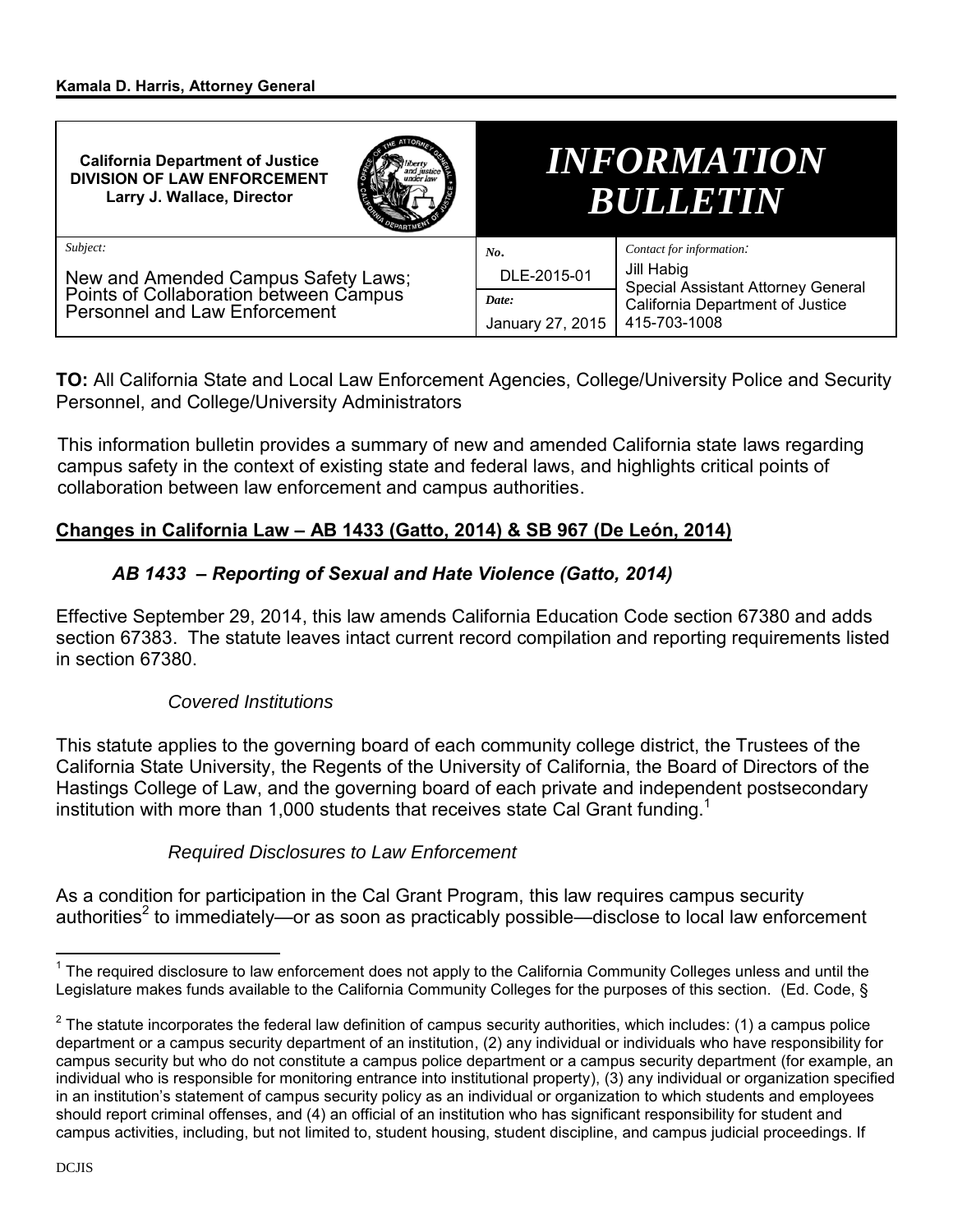any report of a Part 1 violent crime,<sup>3</sup> hate crime,<sup>4</sup> or sexual assault,<sup>5</sup> whether committed on- or offcampus. (Ed. Code, § 67380, subd. (a)(6)(A).) This includes reports victims make directly to campus security authorities as well as reports victims make to other campus employees that are then conveyed to campus security authorities. (*Ibid*.)

AB 1433 defines the "local law enforcement agency" that must receive the disclosure as the city or county law enforcement agency with operational responsibilities for police services in the community in which the campus is located, and with which the institution has a written agreement pursuant to Education Code section 67381. (Ed. Code, §§ 67380, subd. (a)(6)(A), 67383, subd. (d)(2).)

Education Code section 67381<sup>6</sup> requires institutions to "adopt rules requiring each of their respective campuses to enter into written agreements with local law enforcement agencies that clarify operational responsibilities for investigations of Part 1 violent crimes occurring on each campus," including designating which law enforcement agency has operational responsibility for the investigation of each Part 1 violent crime and establishing the geographical boundaries of each agency's jurisdiction.

While the reporting disclosure of the act of violence itself is mandated, a victim's identity may not be disclosed to local law enforcement unless the victim consents to being identified after being informed of his or her right to have identifying information withheld. If a victim does not consent to disclosing his or her identity, the alleged perpetrator's identity may not be disclosed either.

Regardless of whether a victim consents to the disclosure of his or her identifying information, under state and federal law, a victim has: (1) the right to a Sexual Assault Forensic Medical Examination at no cost to the victim/patient and (2) the right to participate or not participate with the local law enforcement agency or the criminal justice system, either prior to the examination, or at any other time. (Pen. Code §§ 13823.7, 13823.13, 13823.95.) Additionally, a victim may agree to engage with local law enforcement and participate in the investigation and prosecution using a pseudonym (i.e. Jane or John Doe) instead of his or her true name.

 $\overline{a}$ such an official is a pastoral or professional counselor as defined in the regulations, the official is not considered a campus security authority when acting as a pastoral or professional counselor. (34 C.F.R. § 668.46.)

 $3$  "Part 1 violent crime," as used here, means: willful homicide, forcible rape, robbery, or aggravated assault, as defined in the Uniform Crime Reporting Handbook of the Federal Bureau of Investigation.

<sup>4</sup> "Hate crime," as described in section 422.55 of the Penal Code, means a criminal act committed, in whole or in part, because of one or more of the following actual or perceived characteristics of the victim: disability, gender, nationality, race or ethnicity, religion, sexual orientation, or association with a person or group with one or more of these actual or perceived characteristics. (Pen. Code, § 422.55.)

<sup>5</sup> "Sexual assault" includes, but is not limited to: rape, forced sodomy, forced oral copulation, rape by a foreign object, sexual battery, or the threat of any of these. (Ed. Code, § 67380, subd. (c)(3).)

 $^6$  SB 1729, authored by state senator Mike Thompson, was signed by Governor Pete Wilson on August 19, 1998, and became effective January 1, 1999.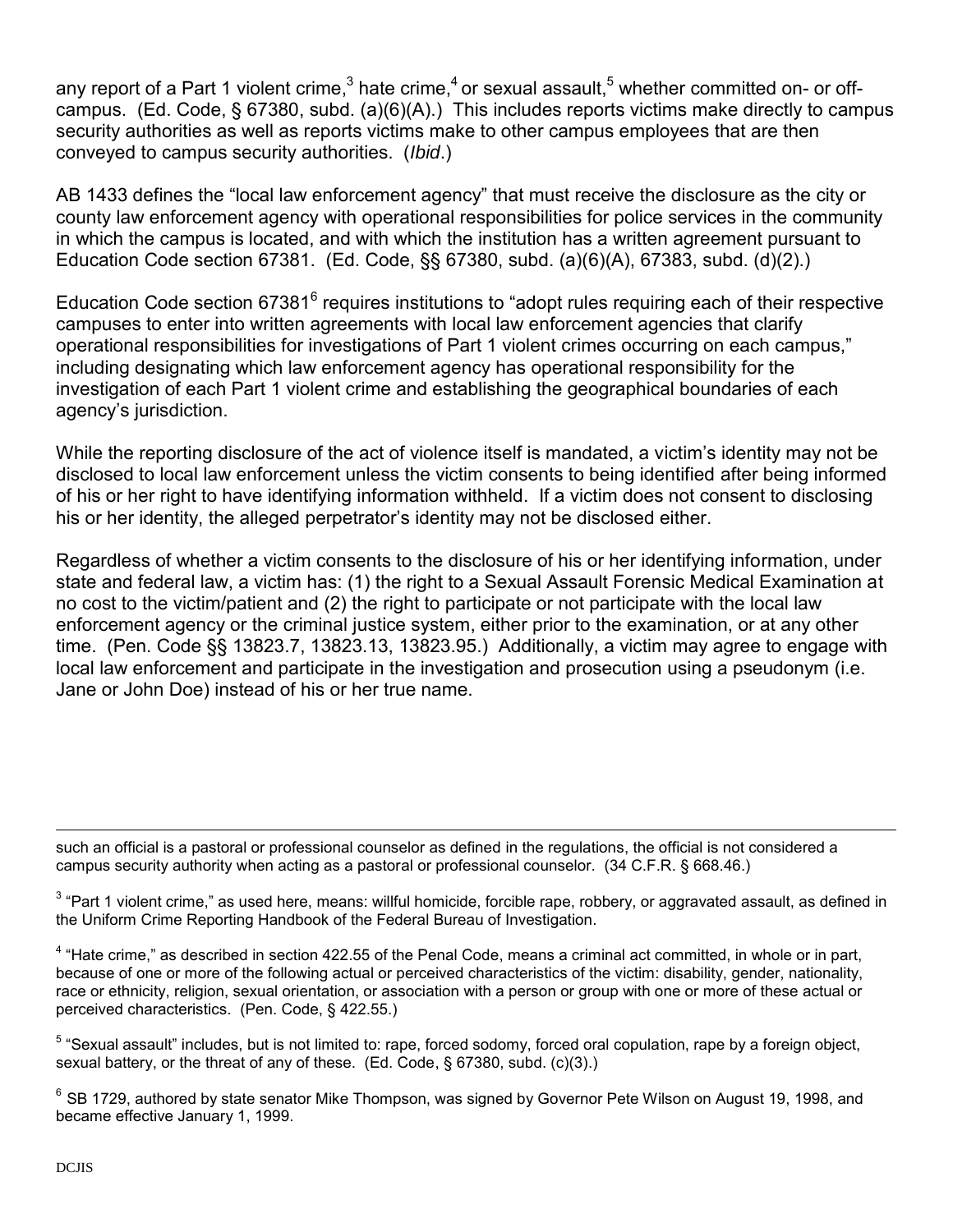### *Required Policies and Procedures*

To facilitate compliance with AB 1433's new disclosure requirements, covered institutions must adopt and implement *written policies and procedures* on or before July 1, 2015, to ensure reports of violent crime, hate crime, or sexual assault made to a campus security authority are immediately forwarded to the appropriate law enforcement agency. (Ed. Code, § 67383, subd. (a).) The "appropriate law enforcement agency" is the campus law enforcement agency, if one exists; otherwise, it is the local law enforcement agency as defined above.

This requirement adds to AB 1433's mandate that reports of specified crimes made to campus security authorities be disclosed to local law enforcement, regardless of whether a campus law enforcement agency exists. (Ed. Code, § 67380(a)(6)(A).) In order to comply with both sections, an institution's written policies and procedures should provide for reporting to both the campus law enforcement agency AND the local law enforcement agency. (Ed. Code, §§ 67380, subd. (a)(6)(A), 67383, subd. (d)(2).)

AB 1433 builds on state and federal requirements for campus and law enforcement collaboration. For instance, Education Code section 67381, as noted above, requires campuses to enter into written agreements with local law enforcement agencies. At the federal level, the Clery Act requires campus officials to reach out to local law enforcement officials to obtain accurate statistics about crimes reported on or near campus. (20 U.S.C.  $\S$  1092(f); 34 C.F.R.  $\S$  668.46(c)(11).) It also requires schools to publish policies detailing how campus security officials work with local and state law enforcement, and encouraging students and campus community members to report all crimes to appropriate local police agencies. (34 C*.*F.R. § 668.46(b)(4).)

Beyond statutory requirements, the U.S. Department of Education ("DOE") also encourages school officials investigating reports of sexual violence to coordinate and consult with local law enforcement (1) "to establish appropriate fact-finding roles" for criminal and school investigators, (2) to share information to avoid forcing a victim from having to give multiple statements about a traumatic event, (3) to learn when criminal investigators have completed gathering evidence, and (4) for assistance in interpreting forensic evidence. (U.S. Dept. of Education, Questions and Answers on Title IX and Sexual Violence (April 29, 2014) pp. 25, 28.) DOE also recommends that MOUs between schools and local law enforcement agencies address protocols for referring allegations of sexual violence, sharing information, and conducting contemporaneous investigations. (*Id.* at p. 28.)

# *SB 967 – Affirmative Consent Law (De León, 2014)*

Effective January 1, 2015, this law adds section 67386 to the California Education Code. As a condition of receiving state funds for student financial assistance, the statute requires educational institutions to adopt comprehensive policies and disciplinary procedures concerning sexual assault, domestic violence, dating violence, and stalking, as defined in the federal Higher Education Act of 1965 (20 U.S.C. § 1092(f)), involving a student, both on and off campus.

The new state law includes policy requirements for: (a) the campus disciplinary process, (b) campus policies and protocols, and (c) outreach and programming.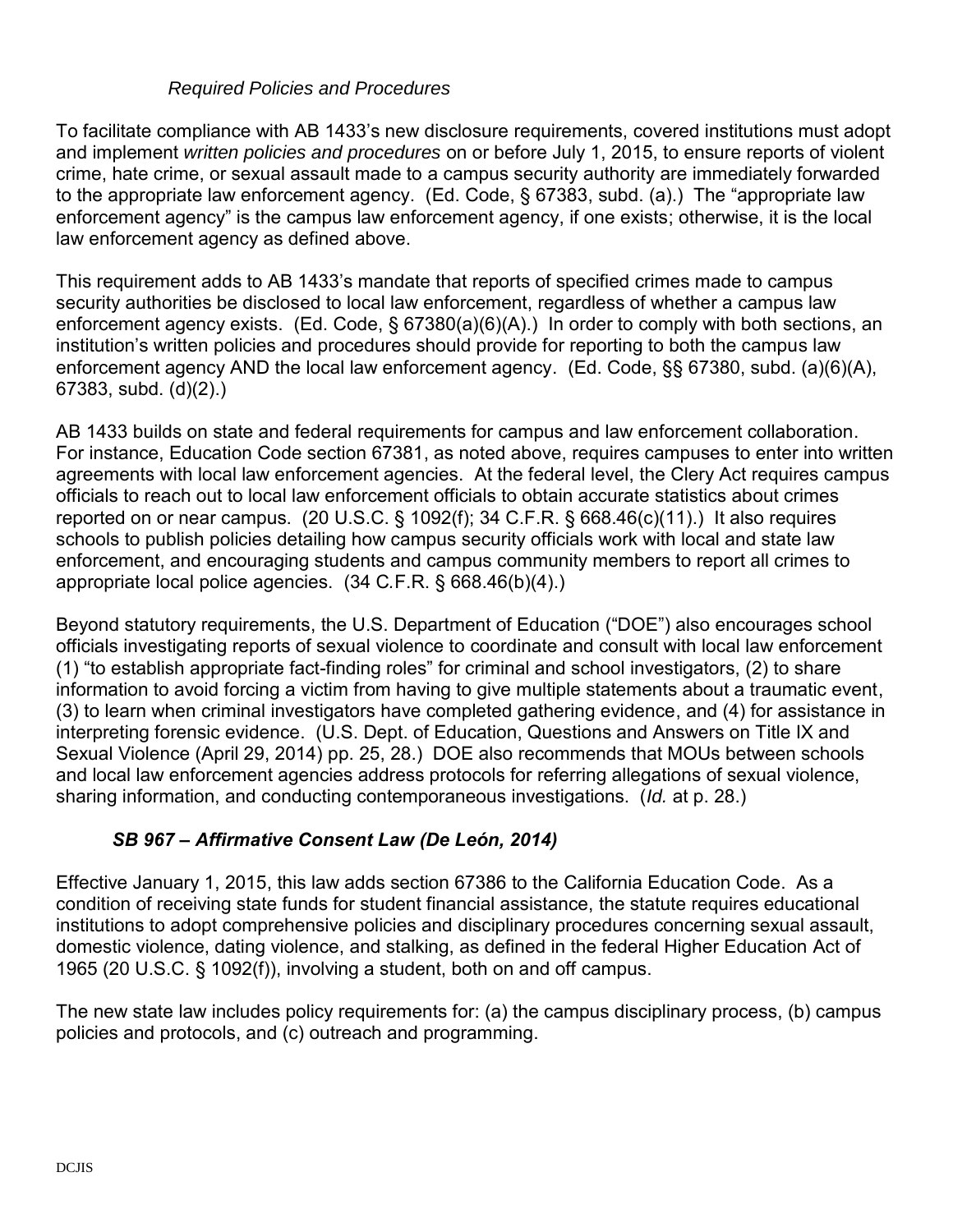## *Covered Institutions*

This statute applies to the governing boards of each community college district, Trustees of the California State University, Regents of the University of California, and governing boards of independent postsecondary institutions. (Ed. Code, § 67386, subds. (a)–(c).)

## *Campus Disciplinary Process Requirements*

The institution's policy governing its campus disciplinary process must use an *affirmative consent standard* to determine whether a sexual assault complainant consented to the alleged conduct. (Ed. Code, § 67386, subd. (a)(1).) "Affirmative consent" is defined as an affirmative, conscious, and voluntary agreement to engage in sexual activity. Under the law, neither the lack of protest or resistance nor silence constitutes consent, and consent may be withdrawn at any time. Affirmative consent must be given by all parties to sexual activity. *(Ibid.)*

The policy must also make clear that, for the purpose of evaluating complaints during the campus disciplinary process, it is not a valid excuse that the accused believed the complainant consented if: (A) the accused's belief arose from his or her own intoxication or recklessness, or (B) the accused did not take reasonable steps to ascertain whether the complainant affirmatively consented. (Ed. Code, § 67386, subd. (a)(2).)

Similarly, it will not be a valid excuse that the accused believed the complainant affirmatively consented where the accused knew or reasonably should have known that the complainant was unable to consent because he or she was: (A) asleep or unconscious, (B) incapacitated due to drugs/alcohol/medication, or (C) unable to communicate due to a mental or physical condition. (Ed. Code, § 67386, subd. (a)(4).)

Further, a campus's policy must require the use of a preponderance of the evidence standard when adjudicating complaints in the disciplinary process. (Ed. Code, § 67386, subd. (a)(3).) To satisfy this standard of proof, the evidence must show that it is "more likely than not"—i.e., greater than 50% likelihood—that the victim did not consent.

These new requirements under SB 967 both mirror and extend beyond current federal-law requirements. DOE guidance<sup>7</sup> on Title IX issued in April 2014 requires campuses to adopt a preponderance of the evidence standard "in any Title IX proceedings, including any fact-finding and hearings" conducted over the course of the campus disciplinary process. (U.S. Dept. of Education, Questions and Answers on Title IX and Sexual Violence, *supra*, p. 26.) New Federal Clery Act regulations, effective July, 1, 2015, require campus policies to include a statement of the standard of evidence used, but do not prescribe a particular evidentiary standard. (34 C.F.R. § 668.46(k)(1)(ii) (July 1, 2015).) DOE does not require schools to adopt an affirmative consent standard to determine whether a student has given consent to sexual activity. However, under SB 967, all California postsecondary institutions receiving state funds for student financial assistance, as defined above, must now adopt such an affirmative consent standard in campus disciplinary proceedings.

 $\overline{a}$ 

 $^7$  DOE issues guidance to campuses that sets forth the standard for administrative enforcement of Title IX, which prohibits federally funded educational institutions from discriminating on the basis of sex. This prohibition includes acts of "sexual violence" and requires schools to investigate and take corrective action to end sexual violence of which it has knowledge, to prevent its reoccurrence, and to remedy its effects. (See, e.g., U.S. Dept. of Education, Questions and Answers on Title IX and Sexual Violence, *supra,* pp. 1-2.)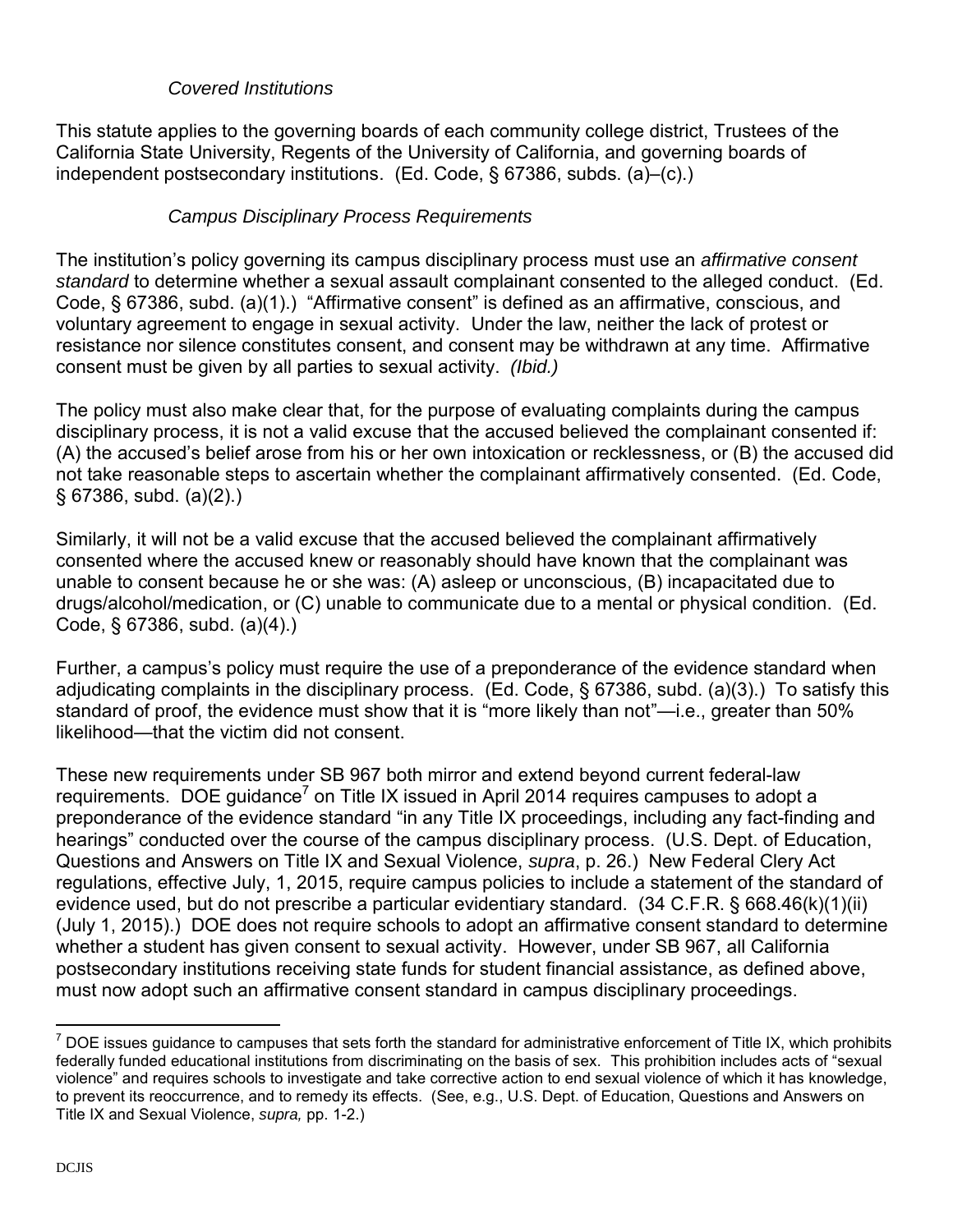The provisions of SB 967 apply only to disciplinary proceedings at institutions of higher education, and are distinguishable from the standards applicable to criminal proceedings in certain ways. First, the affirmative consent standard does not apply in the criminal context. A criminal trier of fact may consider whether an individual affirmatively consented, but that alone is not determinative of whether the sexual activity was consensual. Other evidence of consent or lack of consent, such as body language or silence, may also be considered in the analysis of whether a crime occurred. Under the affirmative consent law, the question of whether a victim affirmatively consented is by itself determinative of whether wrongdoing occurred.

Second, the standard of proof in criminal proceedings is higher than the standard of proof used in campus disciplinary proceedings. In criminal proceedings, there must be evidence that proves beyond a reasonable doubt that unlawful sexual activity took place. In contrast, in campus disciplinary proceedings, a complaint is substantiated if a preponderance of the evidence shows that the complainant did not affirmatively consent.

There are, however, similarities between the elements of criminal and campus proceedings. For example, in the criminal context, if unconsciousness, disorder or disability, or intoxication render the victim unable to consent or prevent the victim from resisting, the resulting sexual activity is rape. (Pen. Code, § 261.)<sup>8</sup> Similarly, in the campus disciplinary context, incapacitation due to alcohol or drugs, unconsciousness, or inability to communicate due to a mental or physical condition prevent the sexual activity from being consensual under the affirmative consent standard. (Ed. Code, § 67386, subd. (a)(4).) $^9$ 

The accused's own intoxication or recklessness also play similar, though not identical, roles in the campus and criminal contexts. In a campus proceeding under SB 967, if the accused believed—due to the accused's own intoxication or recklessness—that the complainant consented, this belief is not a valid excuse for any lack of affirmative consent. (Ed. Code, § 67386, subd. (a)(2)(A).) Similarly, if the accused did not take reasonable steps to determine whether the complainant affirmatively consented, that is not a valid excuse for any lack of affirmative consent. (*Id.* at § 67386, subd. (a)(2)(B).) In the criminal context, the voluntary intoxication of the accused similarly does not constitute a defense to lack of consent. (Pen. Code, § 29.4, CALCRIM No. 3426.) However, involuntary intoxication of the accused may be part of a defense in a criminal proceeding, depending on the circumstances. (Pen. Code, § 26(4), CALCRIM No. 3427; CALCRIM No. 3425.)<sup>10</sup>

 8 The Penal Code states that a crime of rape has occurred if the victim is incapable, because of a mental disorder or developmental or physical disability, of giving legal consent; or is prevented from resisting by any intoxicating or anesthetic substance, or any controlled substance; or is at the time unconscious of the nature of the act, due to being unconscious or asleep or not aware, knowing, perceiving, or cognizant that the act occurred. (Pen. Code, § 261.)

 $^9$  The Education Code states that a complainant is unable to give affirmative consent if he or she is asleep or unconscious; incapacitated due to the influence of drugs, alcohol, or medication, so that he or she could not understand the fact, nature, or extent of the sexual activity; or unable to communicate due to a mental or physical condition. (Ed. Code, § 67386, subd. (a)(4).)

 $10$  A person is involuntarily intoxicated if he or she unknowingly ingested some intoxicating liquor, drug, or other substance, or if his or her intoxication is caused by force, duress, fraud, or trickery of someone else, for whatever purpose, without any fault on the part of the intoxicated person. (CALCRIM No. 3427.)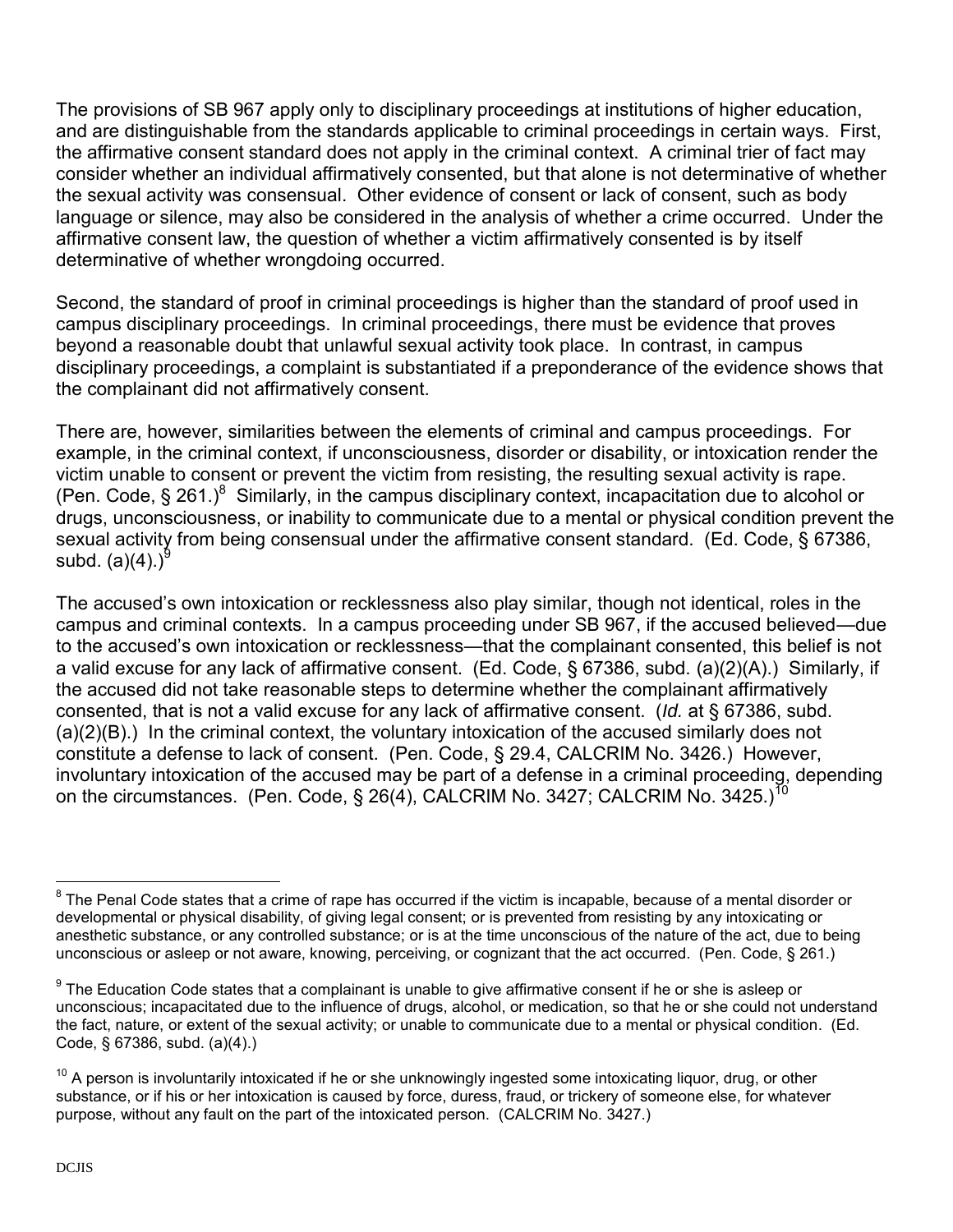# *Campus Policy and Protocol Requirements*

SB 967 requires that institutions adopt policies that are detailed, victim-centered, and consistent with best practices and current professional standards. (Ed. Code, § 67386, subd. (b).)<sup>11</sup>

At a minimum, these policies and protocols must address:

- How the institution will provide appropriate protections for the privacy of individuals involved, including confidentiality;
- Institutional personnel's initial response to a report of an incident, including requirements specific to assisting the victim, providing written information about the importance of preserving evidence, and procedures for locating and identifying witnesses;
- The institution's response to reports of both stranger and non-stranger sexual assault;
- Interviews of the victim, including development of a victim interview protocol and a comprehensive follow-up victim interview protocol, as appropriate;
- Procedures for contacting and interviewing the accused, as well as identifying and locating witnesses;
- Provision to victims of written information regarding (1) on- and off-campus resources and services, including contact information for such resources; and (2) coordination with law enforcement, as appropriate;
- Provisions for the participation of victim advocates and other support people in the disciplinary process;
- Procedures for investigating allegations that alcohol or drugs were involved in the incident;
- Protecting complainants and witnesses from being sanctioned for violations of student conduct policies that occurred around the time of reported incidents, unless the institution finds the violations egregious;
- The role of the institutional staff supervision;
- The implementation of a specific trauma-informed training program for campus officials that are involved in investigating and adjudicating sexual assault, domestic violence, and stalking complaints; and
- Procedures for confidential reporting by both victims and third parties.

(Ed. Code, § 67386, subds. (b)(1)-(13).)

Several of these requirements mirror existing federal obligations. For instance, the federal Clery Act requires schools to issue policies regarding confidential reporting procedures and the importance of preserving evidence. (20 U.S.C. § 1092(f)(8)(A).) Federal law also requires institutions to issue policy statements describing their procedures once an incident is reported, explaining how they will protect the confidentiality of victims and other parties, and providing victims with written information about various on- and off-campus resources. (34 C.F.R. § 668.46(b)(11).) School policies must also state that proceedings will be fair, impartial, and conducted by officials who receive, at minimum, annual training on sexual violence and how to conduct an investigation and hearing process that protects victim safety and promotes accountability. (20 U.S.C. § 1092(f)(8)(B)(iv)(I).) Moreover, DOE encourages schools to work with local law enforcement to establish appropriate fact-finding roles for criminal and school investigations, share information to avoid the need for repetitive interviews, and receive assistance from law enforcement in interpreting forensic evidence. (U.S. Dept. of Education, Questions and Answers on Title IX and Sexual Violence, *supra*, pp. 25, 28.)

 $\overline{a}$ 

If such a policy also includes the requirements for reporting crimes to campus and local law enforcement, this policy will also satisfy the requirements of section 67380, subdivision (a)(6)(A) and section 67383.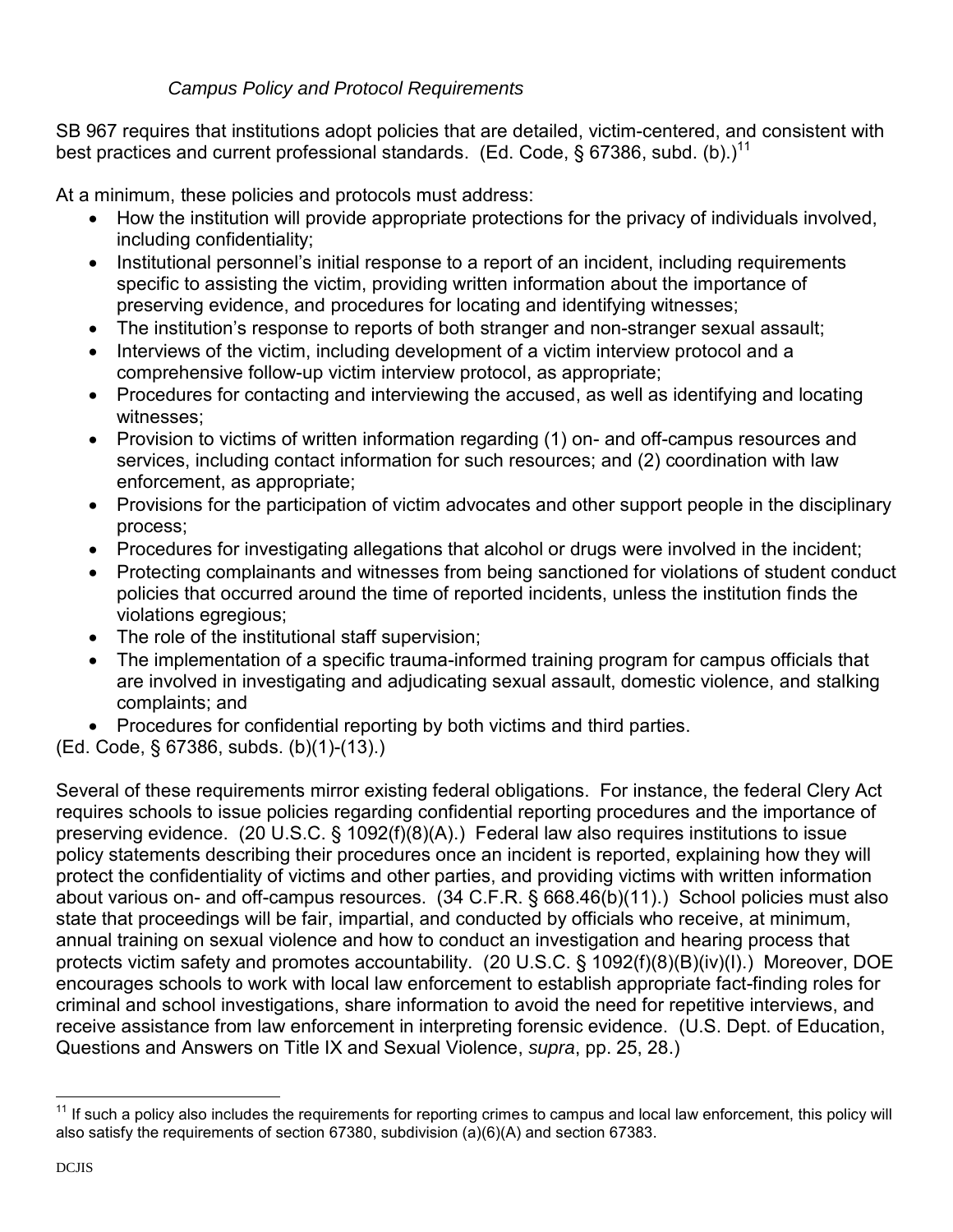SB 967 also complements new requirements imposed by amendments to federal Clery Act regulations that will go into effect on July 1, 2015. Under these amended regulations, institutions must issue policies describing each step of the campus disciplinary process in cases of sexual assault, dating violence, domestic violence, or stalking. (34 C.F.R. § 668.46(k)(1) (July 1, 2015).) These policies must include the anticipated timelines for the process, as well as the procedure for filing a complaint and the sanctions the institution can impose. (*Ibid.*; see also 20 U.S.C. § 1092(f)(8)(B).)

As with SB 967, these policies under federal law must also allow a victim to have an advisor of his or her choice present at disciplinary proceedings; however, under federal law, both the accused and accuser must be given this right. (20 U.S.C. § 1092(f)(8)(B)(iv)(II).) This guarantee of equal opportunity for accused and accuser underlies several other federal requirements addressing disciplinary process policies. (See *id.* at § 1092(f)(8)(B)(iv)(III); 34 C.F.R. § 668.46(k)(2)(iv), (k)(3)(i)(B)–(C); U.S. Dept. of Education, Questions and Answers on Title IX and Sexual Violence, *supra*, p. 26 ["a school must give the complainant any rights that it gives to the alleged perpetrator"].)

The complete text of the amended regulations, which may impose additional requirements not addressed here, is available at [https://www.federalregister.gov/articles/2014/10/20/2014-](https://www.federalregister.gov/articles/2014/10/20/2014-24284/violence-against-women-act) [24284/violence-against-women-act.](https://www.federalregister.gov/articles/2014/10/20/2014-24284/violence-against-women-act)

As detailed above, SB 967 sets out several new and specific institutional requirements regarding the investigation of, and response to, reports of campus sexual assault. In developing the policies and protocols required by SB 967, and as envisioned by federal DOE guidance, institutions will have the opportunity to work in collaboration with campus and local law enforcement agencies. Law enforcement agencies can provide technical assistance given their expertise in conducting investigations, and specifically pertaining to preserving evidence, identifying and locating witnesses, and developing interview techniques.

# *Campus Referrals, Outreach and Programming Requirements*

SB 967 also requires institutions to enter into agreements or collaborative partnerships with existing on-campus and community-based organizations to (1) refer students and (2) make health, counseling, advocacy, and legal services available to student victims and perpetrators. (Ed. Code, § 67386, subd. (c).) Institutions must also implement comprehensive prevention and outreach programs addressing sexual assault, domestic violence, dating violence, and stalking. (*Id.* at § 67386, subd. (d).)

Requirements include:

- Prevention programs must include a range of prevention strategies, including but not limited to: empowerment programming for victim prevention, awareness raising campaigns, and strategies for facilitating primary prevention, bystander intervention in assaults, and risk reduction on campus. (Ed. Code, § 67386, subd. (d).)
- Outreach programs must include, at minimum: a process for contacting and informing the student body, campus organizations, athletic programs, and student groups about the institution's overall sexual assault policy; the implications of the affirmative consent standard; and students' responsibilities under the policy. (*Ibid.*)
- Outreach programming must be included as part of every incoming student's orientation. (*Id.*  at § 67386, subd. (e).)